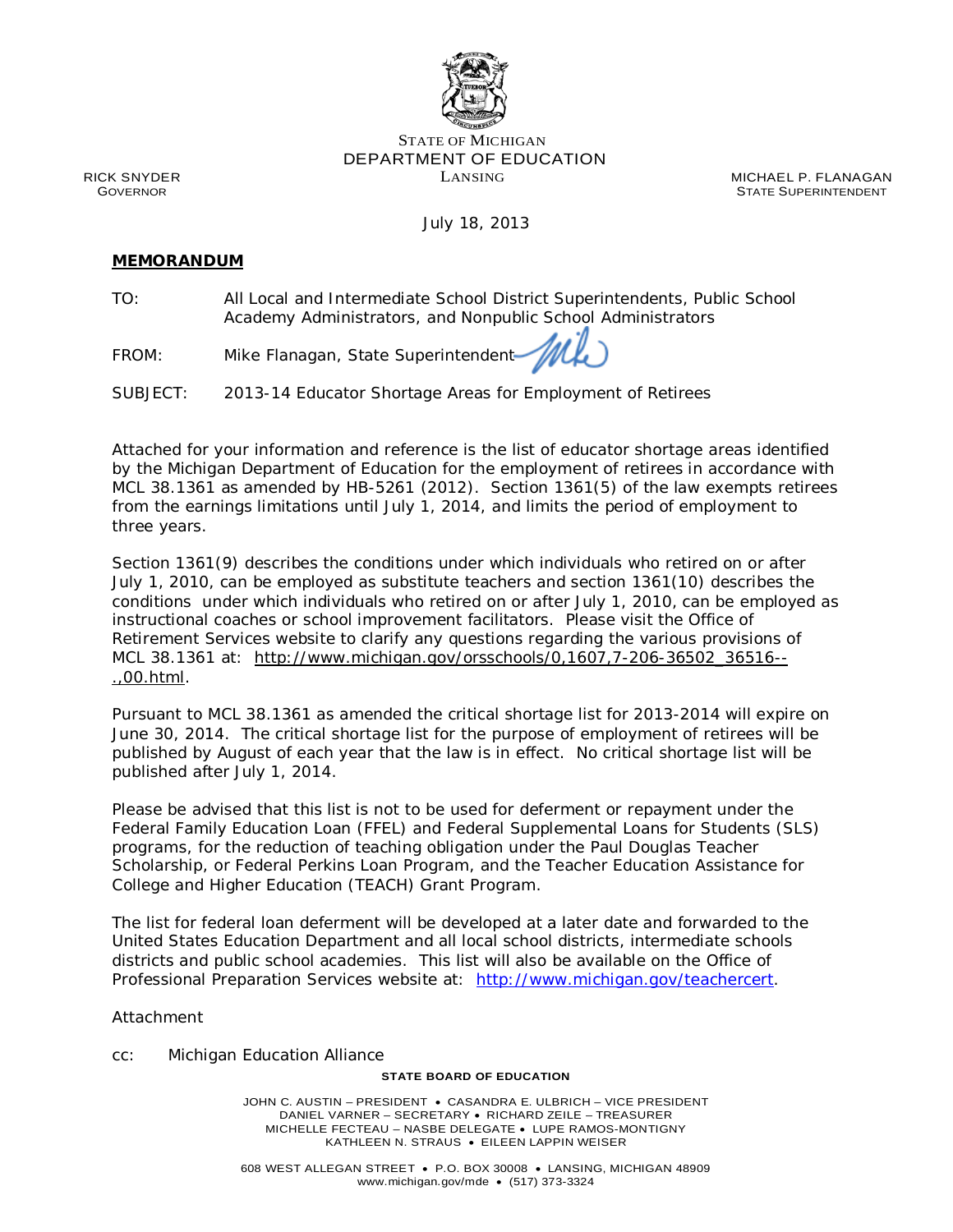## MICHIGAN DEPARTMENT OF EDUCATION Educator Shortage Areas for Employment of Retirees **\*** 2013-2014

Pursuant to Section 38.1361 of the Public School Employees Retirement Act as amended by HB-5261 (2012), the Michigan Department of Education has identified the following areas as critical shortage disciplines for the 2013-2014 school year. Michigan shortage areas include:

| <b>ASSIGNMENT</b>                                              | <b>REP/CIP CODE</b> |
|----------------------------------------------------------------|---------------------|
| Aeronautics/Aviation/Aerospace Science & Technology            | 49.0101             |
| Agriculture, Agricultural Operations & Related Sciences        | 01.0000             |
| Airframe Technology                                            | 47.0607             |
| Applied Horticulture & Horticultural Operations                | 01.0601             |
| Arabic (Modern Standard)                                       | 000FK               |
| Audiologist                                                    | 00381               |
| Automobile Technician (NATEF Certified)                        | 47.0604             |
| Biology                                                        | 000DA               |
| <b>Business Administration Management &amp; Operations</b>     | 52.0299             |
| Child & Custodial Care Services                                | 19.0700             |
| Chinese (Mandarin)                                             | 000FR               |
| Collision Repair Technician (NATEF Certified)                  | 47.0603             |
| Computer Programming/Programmer                                | 11.0201             |
| <b>Computer Science</b>                                        | 000NR               |
| Computer Systems Networking & Telecommunication                | 11.0901             |
| <b>Construction Trades</b>                                     | 46.0000             |
| Cosmetology                                                    | 12.0400             |
| Dance                                                          | <b>OOOMH</b>        |
| <b>Diagnostic Services</b>                                     | 51.1000             |
| Drafting and Design Technology/Architectural                   | 15.1301             |
| Early Childhood Special Education Teachers                     | 60300               |
| Education General (CTE-Teacher Cadet)                          | 13.0000             |
| Electrical & Power Transmission Installation                   | 46.0301             |
| Electrical/Electronics Equipment Installation & Repair General | 47.0101             |
| Family & Consumer Sciences                                     | 000KH               |
| Graphics and Printing Technology & Communications              | 10.0301             |
| Guidance & Counseling                                          | 000NT               |
| Health                                                         | 000MA               |
| <b>Health Informatics</b>                                      | 51.0707             |
| Heating, Air Conditioning, Ventilation & Refrigeration         | 47.0201             |
| Heavy Industrial Equipment Maintenance & Technology            | 47.0399             |
| <b>Industrial Technology</b>                                   | 0001X               |
| <b>Instructional Coaches</b>                                   | N/A                 |
| <b>Integrated Science</b>                                      | 000DI               |
| Machine Tool Operation/Machine Shop                            | 48.0501             |